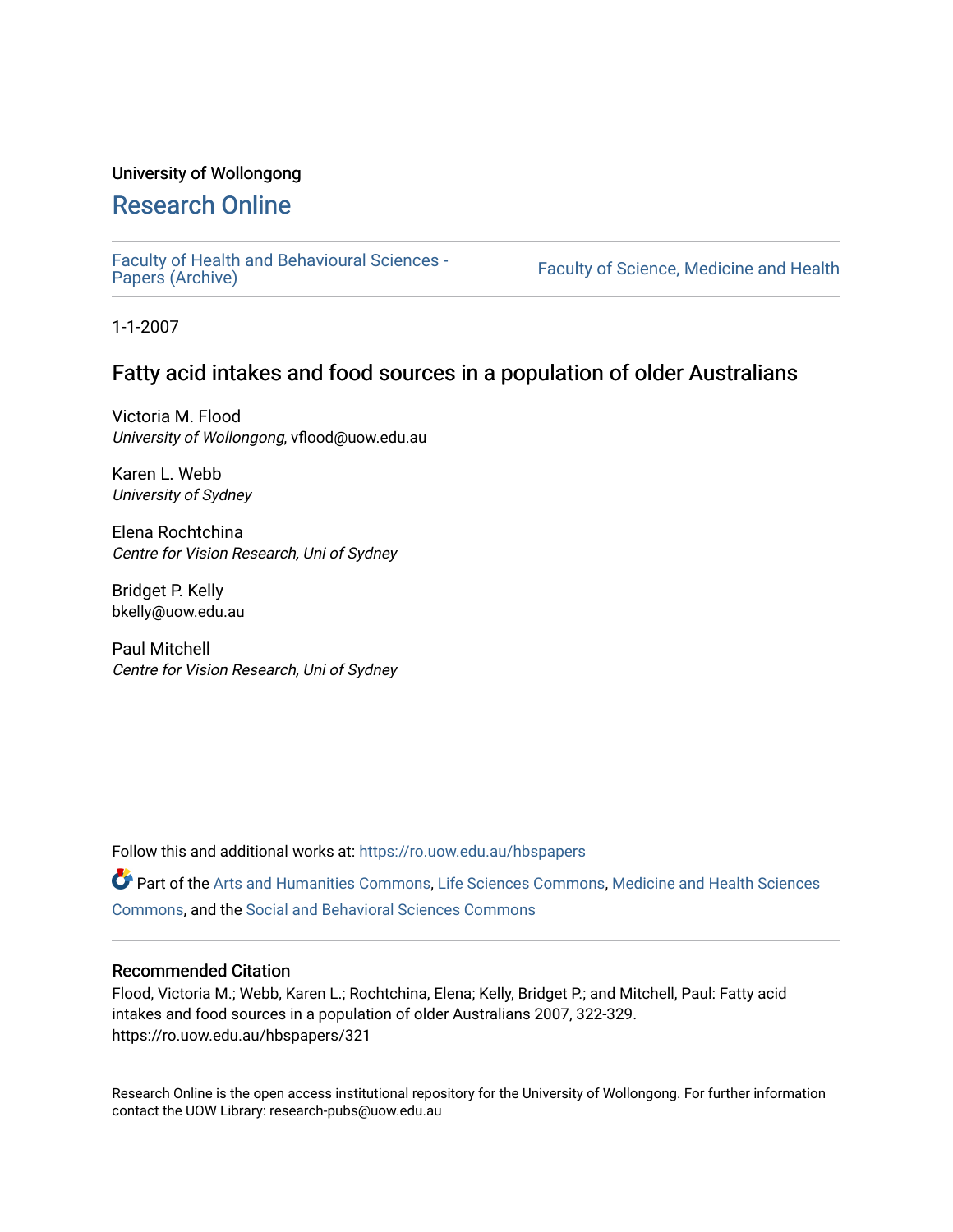# Fatty acid intakes and food sources in a population of older Australians

### **Abstract**

This population-based descriptive study documents fatty acid intakes in a population of older Australians. It will serve as a basis for investigations of associations between dietary fatty acid intakes and a number of eye diseases.

### Keywords

intakes, acid, food, fatty, sources, population, older, australians

### **Disciplines**

Arts and Humanities | Life Sciences | Medicine and Health Sciences | Social and Behavioral Sciences

### Publication Details

Flood, V. M., Webb, K., Rochtchina, E., Kelly, B. P. & Mitchell, P. 2007, 'Fatty acid intakes and food sources in a population of older Australians', Asia Pacific Journal of Clinical Nutrition, vol. 16, no. 2, pp. 322-329.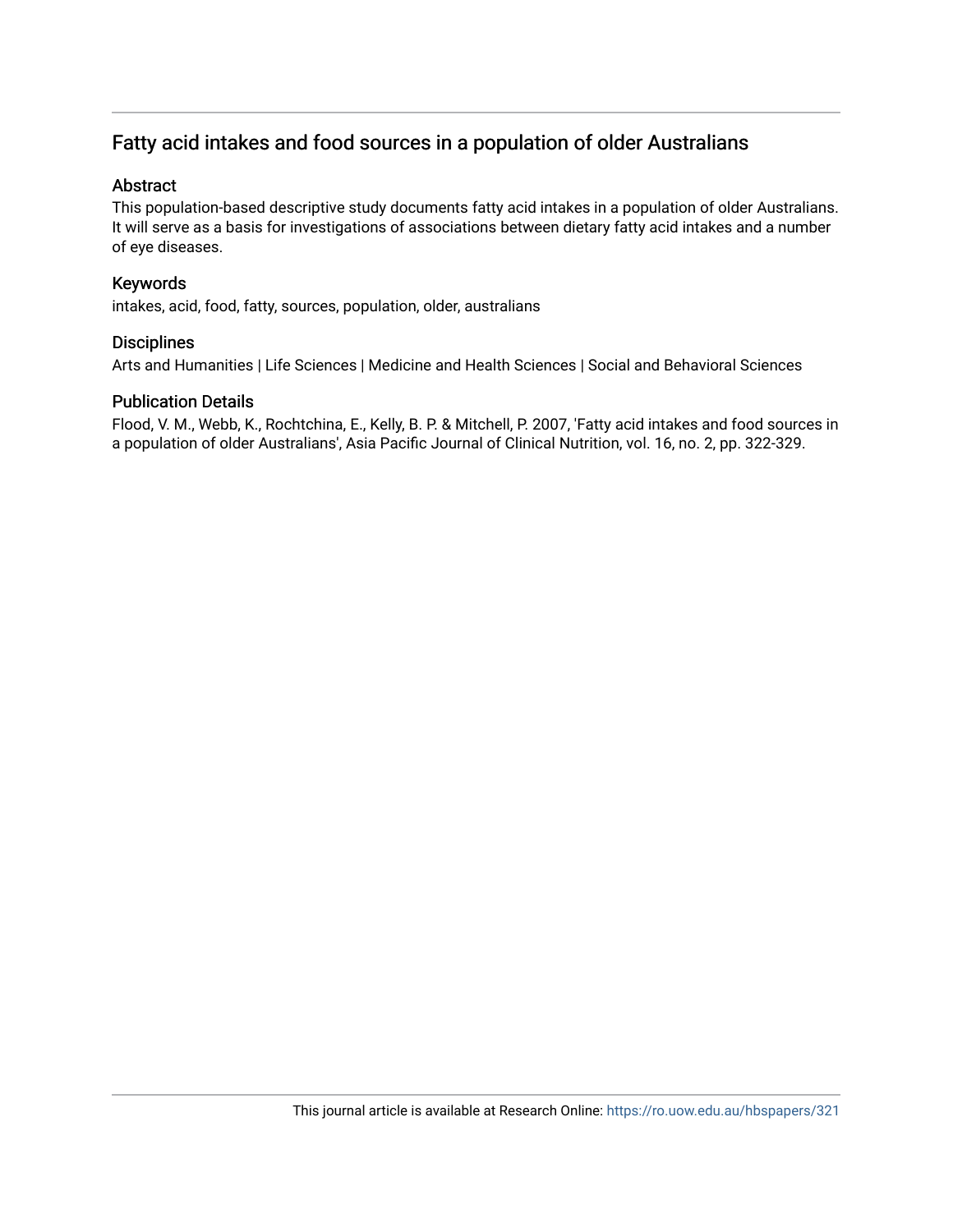$\delta$ original Article

# 'Fatty **acid intakes and food sources in a population of older Australians**

Victoria M Flood MPH, PhD<sup>1,2</sup>, Karen L Webb MPH, PhD<sup>1,3</sup>, Elena Rochtchina BSc, MApp- $_{\rm Stat}$ 2, Bridget Kelly  $_{\rm BSc(Nut)}$  and Paul Mitchell MD, PhD $^2$ 

<sup>1</sup>*NSW Centre for Public Health Nutrition, Human Nutrition Unit, Department ofMolecular and Microbial Biosciences, University ofSydney , lCentrefor Vision Research, Department ofOphthalmology, Westmead Millennium Institute, Westmead Hospital, University ofSydney* <sup>3</sup>*School ofPublic Health, University ofSydney*

Objective: To document dietary intakes and food sources of fatty acids among older Australians. Design: Population-based survivor cohort.

Setting: Two postcode areas in the Blue Mountains, West of Sydney, Australia.

SUbjects: In 1997-9, 2334 people aged 55 years and over, participated in a 5-year follow-up of the cohort attending the Blue Mountains Eye Study (BMES). Dietary data were collected using a semi-quantitative food frequency questionnaire by 2005 persons (86% of those examined). Types of fats were classified as saturated fatty acids (SFA), monounsaturated (MUFA), polyunsaturated (PUFA) and trans unsaturated fatty acids.

Results: Mean total fat intake contributed 31.3% of daily energy intake (12.2% SPA, 11.2% MUFA, 5.0% PUFA). Mean omega 3 (n-3) PUPA intake comprised 0.5% of energy intake (long chain n-3 PUPA provided mean intake of 260mg, consisting of eicosapentaenoic (EPA), docosapentaenoic (DPA) and docosahexaenoic (DRA) fatty acids) and the n-6: n-3 PUFA ratio was 9:1. .The main fatty acids contributing to the diet were palmitic acid, oleic acid and linoleic acid. Meat products were the highest contributors to total fat and MUFA intakes; milk products were the highest contributor to SFA intakes; and fat spreads and oils, and breads and cereals were the main food groups contributing to PUFA intakes. Fish was the main source of long chain n-3 fatty acids. Conclusions: This population-based descriptive study documents fatty acid intakes in a population of older Australians. It will serve as a basis for investigations of associations between dietary fatty acid intakes and a number of eye diseases.

Key Words: fatty acid, BLue Mountains Eye Study, omega-3 fatty acids, dietary intake, fish

#### Introduction

Dietary fats have been shown to have both positive and negative associations with many chronic diseases. Saturated fats, particularly, are implicated in coronary heart disease  $(CHD)^{1-7}$ , and in some forms of cancer.<sup>8</sup> The polyunsaturated group. of fats, particularly long chain n-3 PUFAs, have demonstrated a protective effect against cardiovascular disease, and animal studies indicate anti-arrhythmic effects(9-11). Fish contain n-3 PUFA (particularly eicosapentaenoic acid (EPA) and docosahexaenoic acid (DHA)) and have been shown to be cardioprotective, and to alleviate symptoms of inflammatory and respiratory diseases.<sup>5;12-14</sup> More recently, n-3 PUFA appear protective against agerelated macular degeneration (AMD), the major cause of blindness in Australia.<sup>15;16</sup> The Blue Mountains Eye Study (BMES) reported an 8.7% incidence of early AMD and a 1.1 % incidence of late AMD after 5-year follow-up of a population aged 49 years and over.<sup>17</sup> The investigation of potential modifiable risk factors for AMD, and subsequent preveritive strategies, may be an important component of efforts to reduce the impact and burden of this disease.

Recommendations for dietary fat intake vary considerably between countries.<sup>18</sup> The most recent Australian National Health & Medical Research Council (NHMRC) guidelines recommend: a total fat intake between 20-35% of energy, saturated fats limited to a maximum of 10% of energy, linoleic acid (18:2 n-6) of at least 13g for men and 8g for women (4-5% of energy), linolenic acid (18:3 n-3) at least 1.3g for men and  $0.8g$  for women (0.4- 0.5% of energy) and long chain n-3 fatty acids at least 190mg for men and 90mg for women.<sup>19</sup>

In Australia, there have been few published reports of large population-based studies of fatty acid intakes, particularly among older people. The 1995 Australian National Nutrition Survey (NNS) reported intakes of the SFA, MUFA and PUFA in the population, aged 2 years and over  $(n=13 858)^{20}$ 

Corresponding Author: Professor Paul Mitchell, University of Sydney Department of Ophthalmology, Eye Clinic Westmead Hospital, Westmead, NSW, Australia 2145. Tel: 61~2-9845 7960; Fax: 61-2-9845 8345

Email: paul\_mitchell@wmi.usyd.edu.au

Manuscript received 15 December 2006. Initial review completed 23 January 2006. Revision accepted 6 October 2006.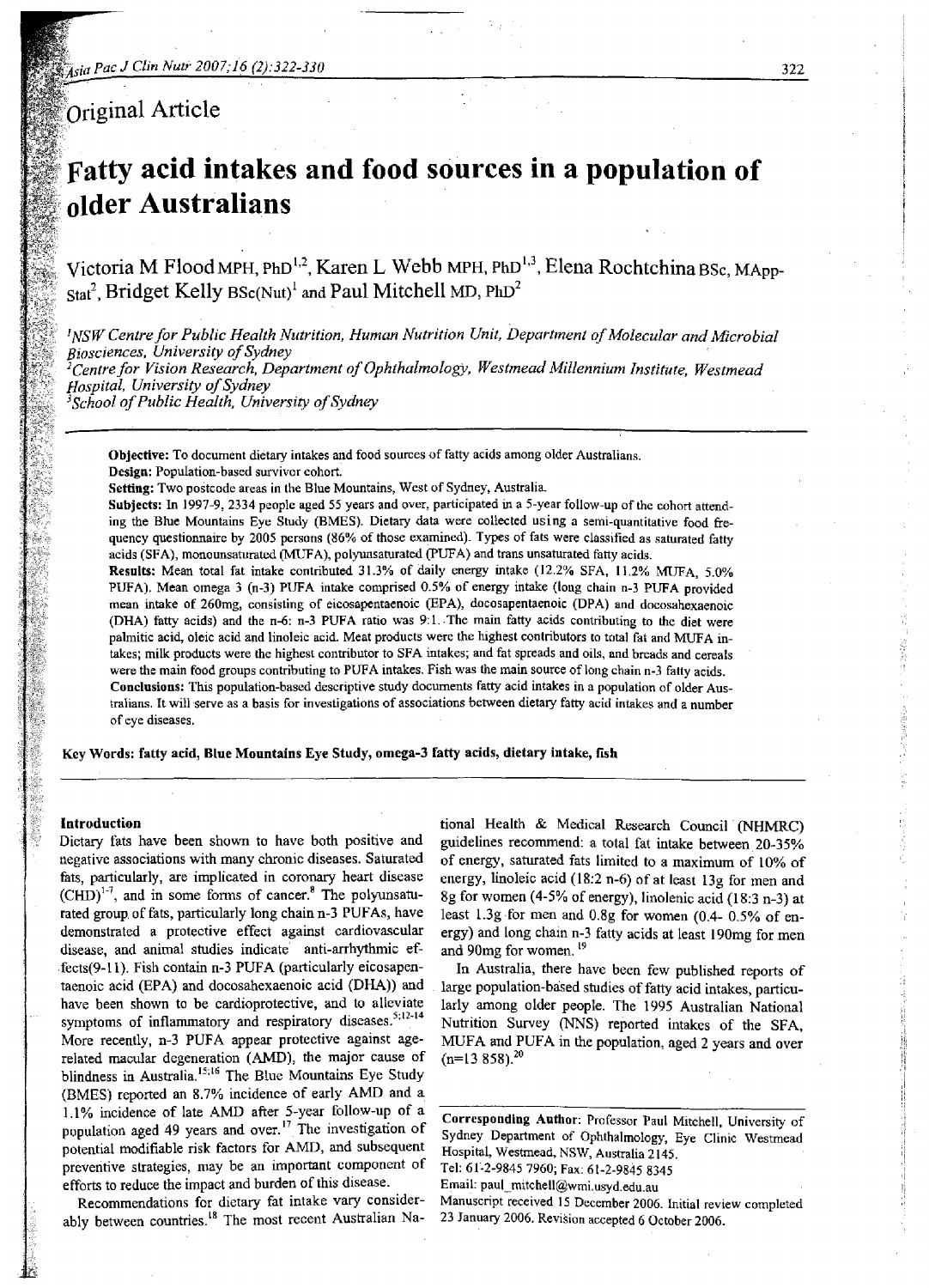However, some food categories used in the NNS have limitations, in particular, meats are categorised together but may vary in amount and type of  $fat^{21}$  In 2003, the intakes of individual fatty acids from the 1995 Australian NNS were reported by Meyer et al using an updated database of the fatty acid composition of Australian foods.<sup>18</sup> Blue Mountains Eye Study (BMES) data provide an opportunity to investigate fatty acid intakes and their food sources in a large population-based study of older people in Australia, using this updated food composition database. Information about the food sources of different fatty acid intakes will also inform further analyses of fatty acids and the incidence of eye diseases in this cohort of older Australians.

#### Materials and methods

#### *Study Population*

A population cohort of 3654 residents aged 49 years and older, living in two postcode areas of the Blue Mountains, West of Sydney, was surveyed during 1992-4 in the Blue Mountains Eye Study (BMES1), recruited using a doorknock census of the two postcode areas. After five-year follow-up, 2334 persons (75% of survivors) were reexamined in 1997-9 (BMES2); 543 (14.9%) people had died; 383 (10.5%) had moved and 394 (10.8%) refused to participate. Of these participants, 2137 attempted and returned a detailed food frequency questionnaire (FFQ), of which 2005 were usable (86% of those examined). FFQs were excluded using the protocol from BMES1(22), resulting in the following exclusions: 101 had more than 12 data items missing, 15 had estimated energy intakes exceeding 18000kJ, 4 had estimated energy intake less than 2S00kJ and 12 consumed implausible amounts of food.

Overall, the BMES1 population was similar to the

wider Australian population of comparable age using the 1991 national census. The BMES1 population was slightly older, with more participants aged in their 60's and 70's. A larger proportion of BMES1 participants were born in Australia or in the United Kingdom and Ireland, and had slightly higher socio-economic status, as measured by home ownership and qualifications. $^{23}$ 

#### *Food Frequency Questionnaire*

Dietary data were collected using a 145-item selfadministered FFQ, modified for Australian diet and vernacular from an early Willett  $FFO<sup>24</sup>$  and included reference portion sizes. Participants used a 9-category frequency scale to indicate the usual frequency of consuming individual food items during the past year. Participants were provided with written instructions and were asked to complete the FFQ before attending a detailed eye examination. The FFQ included details about the type of margarines, butters and oils used to permit a more detailed analysis of fatty acids. Dietary intakes were estimated using the Australian Tables of Food Composition  $(NUTTAB95)^{25}$  and its fatty acid supplement, and additional fatty acid food composition data were added from the RMIT database<sup>26</sup>, available on FoodWorks, version 3 (Xyris Software Pty Ltd).

#### *Validation of dietary data.*

A validation study of the FFQ was conducted, using weighed food records (WFR) as the reference method for comparison. $22,27$  WFR were collected over 4 days (including at least one weekend day) on three occasions during one year (n=79). The FFQ was found to show moderate to . good agreement for ranking individuals according to their fat intakes, yielding correlation coefficients between 0.4-0.7 (total fat  $r=0.68$ , SFA  $r=0.67$ , MFA  $r=0.54$ , PUFA

Table 1. Fatty acid intakes, mean % energy per day and grams, g (standard deviation, SO) in the Blue Mountains Eye Study, by age and gender (women n=1153, men n=852)

| Fatty acid group and type   |              | Mean, % (SD)      | Mean, $g(SD)$ |                 |  |  |
|-----------------------------|--------------|-------------------|---------------|-----------------|--|--|
|                             | Women        | Men               | Women         | Men             |  |  |
| Total fats                  | 31.3(5.9)    | 31.3(6.0)         | 69.6(25.4)    | $77.5(28.6)$ ** |  |  |
| Saturated fats              | 12.1(3.2)    | 12.3(3.2)         | 27.1 (11.6)   | $30.6(13.2)$ ** |  |  |
| 12:0 (lauric acid)          | 0.3(0.2)     | 0.3(0.2)          | 0.75(0.5)     | $0.85(0.6)$ **  |  |  |
| $14:0$ (myristic acid)      | 1.0(0.5)     | 1.0(0.5)          | 2.4(1.4)      | $2.8(1.6)$ **   |  |  |
| 16:0 (palmitic acid)        | 5.7(1.5)     | 5.8(1.5)          | 12.7(5.3)     | $14.5(6.1)$ **  |  |  |
| 18:0 (stearic acid)         | 2.7(1.0)     | 2.8(0.9)          | 6.1(3.1)      | $7.0(3.4)$ **   |  |  |
| Monounsaturated fats        | 11.2(2.4)    | 11.3(2.4)         | 24.9(9.3)     | 27.9 (10.5)**   |  |  |
| 14:1 (myristoleic acid)     | 0.08(0.04)   | 0.09(0.04)        | 0.17(0.11)    | $0.22(0.13)$ ** |  |  |
| 16:1 (palmitoleic acid)     | 0.6(0.2)     | 0.6(0.2)          | 1.23(0.6)     | $1.41(0.72)$ ** |  |  |
| 18:1 (oleic acid)           | 9.0(2.3)     | 9.1(2.2)          | 20.0(8.1)     | $22.7(9.1)$ **  |  |  |
| Polyunsaturated fats        | 5.1(1.7)     | 4.9(1.7)          | 11.3(5.1)     | $12.1(5.3)$ **  |  |  |
| $18:2 n-6$ (linoleic acid)  | 4.0(1.7)     | 4.0(1.6)          | 8.9(4.5)      | $9.58(4.7)$ *   |  |  |
| 18:3 n-3 (linolenic acid)   | 0.4(0.2)     | 0.4(0.4)          | 0.84(0.46)    | $0.93(0.5)$ **  |  |  |
| 20:4 n-6 (arachidonic acid) | 0.007(0.006) | $0.008(0.007)$ ** | 0.01(0.02)    | $0.02(0.02)$ ** |  |  |
| $20:5$ n-3 (EPA)            | 0.040(0.052) | 0.037(0.055)      | 0.09(0.13)    | 0.09(0.14)      |  |  |
| $22:5 n-3 (DPA)$            | 0.005(0.005) | 0.004(0.005)      | 0.01(0.01)    | 0.01(0.01)      |  |  |
| $22:6 n-3$ (DHA)            | 0.07(0.07)   | 0.06(0.06)        | 0.15(0.17)    | 0.16(0.18)      |  |  |
| Total n-3 PUFA              | 0.5(0.2)     | 0.5(0.2)          | 1.09(0.59)    | $1.19(0.64)$ ** |  |  |
| Long chain n-3 PUFA         | 0.11(0.12)   | 0.11(0.13)        | 0.25(0.32)    | 0.26(0.33)      |  |  |
| Trans fats                  | 0.15(0.2)    | 0.15(0.2)         | 0.33(0.42)    | 0.35(0.42)      |  |  |
| Total n-6 PUFA              | 4.0(1.7)     | 4.0(1.6)          | 8.9(4.5)      | $9.6(4.7)$ *    |  |  |
| $n-6:n-3$ ratio             |              |                   | 9.0           | 8.9             |  |  |

\*\*<0.001, \*<0.05. EPA: eicosapentaenoic acid, DPA: docosapentaenoic acid, DHA: docosahexaenoic acid, PUFA: Polyunsaturated fatty acids, n-3: omega 3, n-6: omega 6.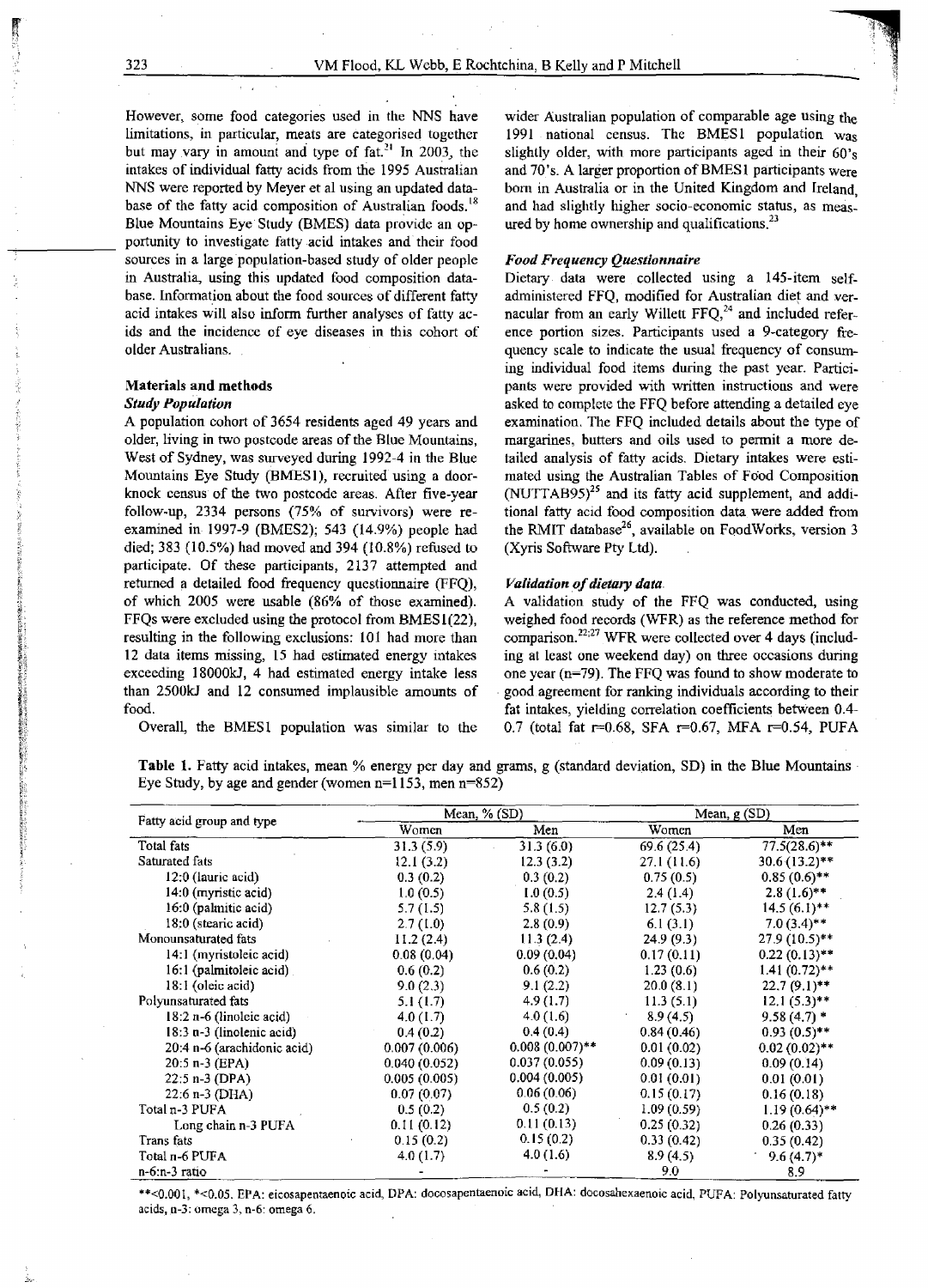*p0.44)* and correctly classifying over 70 percent of people within one quintile for all types of fats. $^{22}$ 

### *Statistical Analysis*

Analyses were conducted using the statistical package SPSS, version 7.5 and statistical analysis tool SAS, version 8. Fatty acid intake distributions in age- and sexstratified analyses were obtained. Students' t-test were used to detennine differences in fatty acid intake between women and men;  $p$  values of  $\leq 0.05$  were considered significant. Individual food items were allocated to major food categories and subcategories, similar to those used in the 1995 Australian National Nutrition Survey, with some exceptions:

soup and legumes which were categorized in the vegetable section;- pies and croissants which were categorized in a high fat dairy dessert group as the combined FFQ item included dairy dessert and cereal based desert together (cheesecake, croissant and pie);- meats which were categorized in consultation with Meat and Livestock Australia to reflect commonly used categories of cuts and dishes of red meat, divided into moderately-lean red meat  $(\leq 12g/\text{server})$ , medium fat red meat  $(12-16g/\text{server})$  and higher fat red meat (>16g/serve) (included sausages, meat pie and sausage roll). Other meat categories included processed meat (included ham, bacon, and frankfurter), organ meats (liver), and chicken (moderately-lean and high fat).

Long chain n-3 PUFA was calculated from the sum of: EPA *(20:5* n-3), docosapentaenoic (DPA 22:5 n-3) and DHA (22:6 n-3). Fat intakes are expressed as either percent energy or grams, as indicated.

#### Results

The mean intake of total fats for the BMES2 population comprised 31.3% of the daily energy intake. Mean intakes of SFA, MUFA and PUFA were 12.2%, 11.2% and 5.0% of daily energy intakes, respectively (Table 1). There were no statistically significant differences between men and women for total fat, SFA, MUFA or PUFA *(p>0.05),* expressed as mean percent energy. However, absolute quantities of fatty acids were generally higher in men than women, with the exception of the LC n-3 PUFA. Persons aged 70+ years had only slightly higher intakes of total fat  $(p=0.028)$  and SFA  $(p<0.001)$  than those aged less than 70 years (31.7 % vs 31.1% for total fat; 12.5% vs 11.9% for SFA). There were no significant differences between age groups for total MUFA and PUFA intakes (data not shown). Palmitic acid was the main contributor to SFA intake, while oleic acid was the main contributor to MUFA intake. Linoleic acid was the main contributor to total PUFA and n-6 PUFA intakes and  $\alpha$ -linolenic acid was the main contributor to  $n-3$  PUFA intake. Total  $n-3$ fatty acid intake contributed 0.5% to total energy (mean  $1.1g$ ) while long chain n-3 fatty acids contributed 0.1% to energy (mean 260mg). The total estimated contribution of trans fatty acids in this population was 0.15% to energy.<br>Table 2 presents data from comparable population-

based studies, only one of which is Australian.<sup>2:3:18;28:29</sup> Compared with the 1995 Australian NNS, both women and men in the BMES population had higher mean intakes, in absolute amounts, for sub-categories of fat, although the percentage of energy from various types of fat was similar to our results.  $18;20$  The difference in absolute amounts between our study and the national survey may be partly attributable to differences in the dietary assessment methods, the NNS used 24 hour recall compared with FFQs, which may over-report absolute nutrient intakes. <sup>22</sup> Compared with The Health Professionals Study  $(USA)^3$ , and the Finnish cancer prevention study<sup>29</sup>, both of which used a similar dietary assessment method to BMES, we observed markedly lower intakes of fatty acids in BMES men, especially for linoleic and linolenic acid. A comparison of women in the Nurses Health Study and BMES indicate lower intakes in BMES for percentage of energy from SFA, MUFA and particularly trans fatty acids. Intakes of PUFA were slightly higher among women in the BMES..

Table 3 shows the principal food sources of total dietary fat, SFA, PUFA, MUFA, n-6 PUFA, n-3 PUFA, and LC n-3 PUFA in the BMES population. The main contributors to total fat intake were meat, milk and milk products and fats and oils. Milk and milk products contributed most among the food groups to SFA, particularly palmitic and stearic acids. Meat and meat products also contributed to SFA and were the major contributors to MUFA intakes, mainly as oleic acid. Fats and oils were the main food sources of PUFA, contributing predominately linoleic acid and linolenic acid. Other important contributors to PUFA intake were breads and cereals, meat and nuts. Fish contributed 69% of the intake of LC n-3 PUFA, with eggs and meat dishes supplying the remainder.

#### Discussion

The mean daily intake of 12.2% of energy as saturated fat is greater than that currently recommended for Australians  $($  <math display="inline">&lt; 10\%</math> of energy per day). Mean dietary linoleic acid and linolenic acid are similar to the recently revised Nutrient Reference Values for Australia and New Zealand<sup>19</sup> (compare 4%, 0.4% to recommendations 4-5%, 0.4-0.5%). However these guidelines are based on calculations of population intake and vary considerably from other recommendations (see Table 4). The intake of LC n-3 PUFA of 260mg is a little higher than the secondary analysis of the National Nutrition Survey by Meyer et al (170mg in women and 210mg in men).<sup>18</sup> This could reflect differences due to dietary assessment methods, as FFQs have a tendency to over-estimate absolute nutrient intakes, especially with a long list of food items.<sup>22</sup> In addition, we observed an increasing intake of fish in this population over the period of the study, which could represent a survivor cohort bias, or growing recognition that fish may protect against eye disease and higher awareness of the link between nutrition and eye disease by this cohort of people. The intake of LC n-3 PUFA is about half that of long chain n-3 fatty acids recommended by IS5- FAL (500mg) and about one quarter that recommended by the British Nutrition Foundation (BNF)  $(1g).^{30;31}$  The n-6: n-3 ratio of the BMES population is approximately 9:1, which is similar to that reported by other Australian research  $(8:1)$ .<sup>32</sup> Recommended n-6: n-3 ratios described in the literature have ranged from 2-3:1 to  $6:1^{10;33}$ , indicating that it may be valuable for this population to lower its

q

Ĝ,

计数据数据 医神经

2010年5月7月1日,新闻大学、新闻中国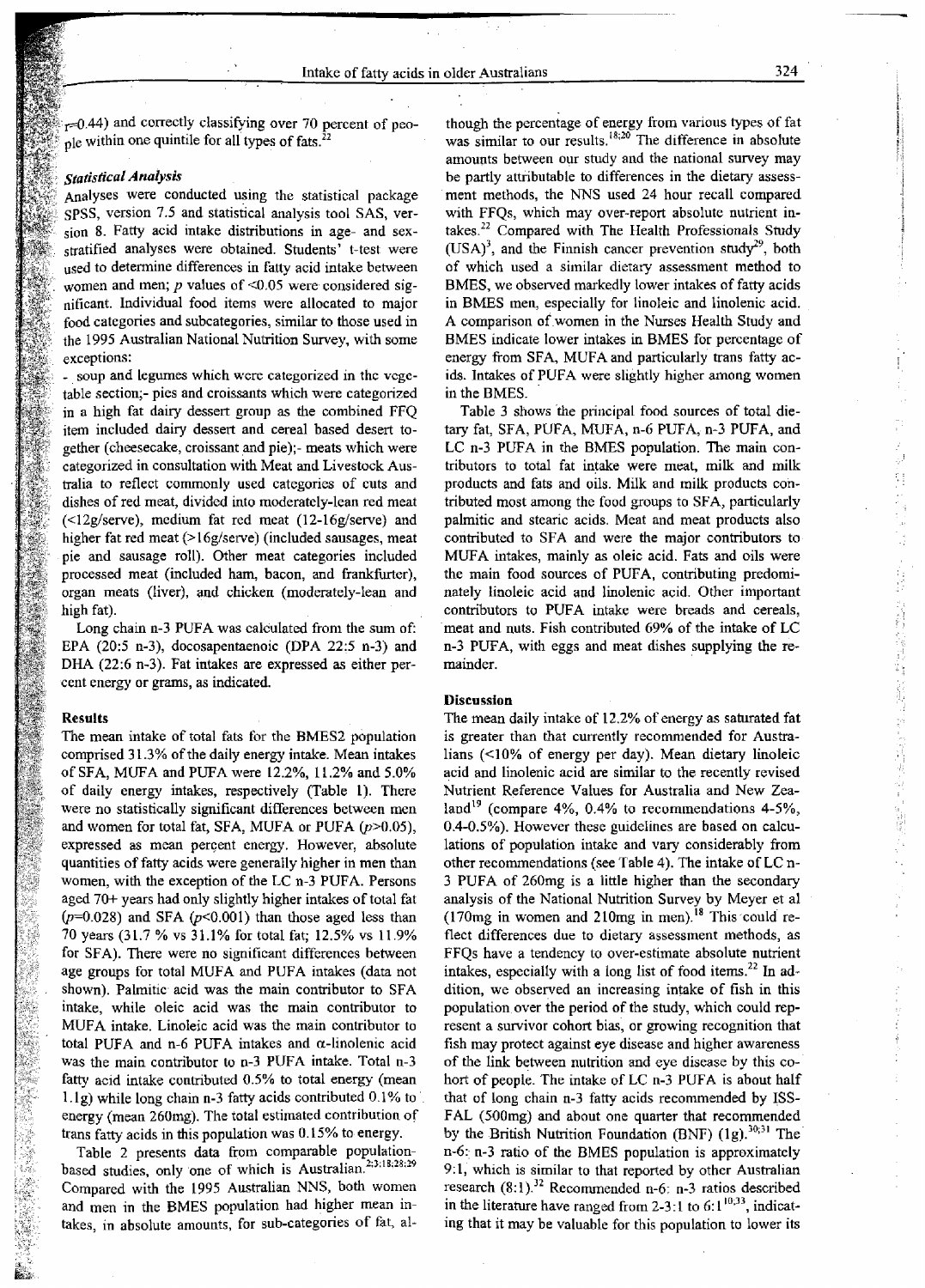| Source                                                                       | Age       | Assessment<br>method | Women, Men<br>(n)          | Mean intake % energy (g/day, if available) |                |                |                 |                        |                         |                        |                |
|------------------------------------------------------------------------------|-----------|----------------------|----------------------------|--------------------------------------------|----------------|----------------|-----------------|------------------------|-------------------------|------------------------|----------------|
|                                                                              | (years)   |                      |                            | Total fat                                  | <b>SFA</b>     | <b>MUFA</b>    | PUFA            | Linoleic<br>$18:2 n-6$ | Linolenic<br>$18:3 n-3$ | $LCn-3$<br><b>PUFA</b> | Trans<br>fats  |
| Nurses' Health Study, 1997 (2)                                               | 34-59     | <b>FFQ</b>           | Women (80082)              |                                            | 15.6           | 16.0           | 4.3             |                        |                         |                        | $2.2^{\circ}$  |
| NHANES 1999-2000 (47)                                                        | 20-59     | 24 hour<br>recall    | Women (1212)<br>Men (1490) |                                            |                |                | (16g)<br>(20g)  | (13.5g)<br>(17.9g)     | (1.3g)<br>(1.7g)        | (0.11)<br>(0.17)       |                |
| Australian National Nutrition<br>$\geq 65$<br>Survey, 1995 (20)              |           | 24 hour<br>recall    | Women (1058)               | 32.1<br>(56.9)                             | 12.4<br>(22.3) | 11.4<br>(20.2) | 5.1<br>(8.8)    |                        |                         |                        |                |
|                                                                              |           |                      | Men (902)                  | 31.6<br>(74.0)                             | 12.0<br>(28.4) | 11.5<br>(27.1) | 4.9<br>(11.6)   |                        |                         |                        |                |
| <b>Australian National Nutrition</b><br>Survey, 1995 $(2nd$ analysis) $(18)$ | $\geq 65$ | 24 hour<br>recall    | Women (1058)<br>Men (902)  |                                            |                |                | (8.9)<br>(11.9) | (7.9)<br>(10.5)        | (0.86)<br>(1.12)        | (0.17)<br>(0.21)       |                |
| Intake of n-3 fatty acids in<br>Norwegians, 1998 (48)                        | 16-79     | <b>FFQ</b>           | Women (1627)<br>Men (1517) | 30.6<br>31.5                               | 12.2<br>12.3   | 10.7<br>11.1   | 5.3<br>5.7      | (8.8)<br>(13.5)        | (1.2)<br>(1.8)          | 0.35<br>0.37           |                |
| The Rotterdam Study, 2000(49)                                                | $\geq$ 55 | <b>FFQ</b>           | Women (3193)<br>Men (2213) | 36.2<br>36.5                               | 14.5<br>14.2   | 12.3<br>12.5   | 6.7<br>7.1      |                        |                         |                        |                |
| Blue Mountains Eye Study II,<br>1997-1999                                    | $\geq 55$ | <b>FFQ</b>           | Women (1156)               | 31.3 (69.6)                                | 12.1<br>(27.1) | 11.2<br>(24.9) | 5.1<br>(11.3)   | 4.1<br>(8.9)           | 0.4<br>(0.84)           | 0.11<br>(0.25)         | 0.15<br>(0.33) |
|                                                                              |           |                      | Men (859)                  | 31.3<br>(77.5)                             | 12.3<br>(30.6) | 11.3<br>(27.9) | 4.9<br>(12.1)   | 4.0<br>(9.6)           | 0.4<br>(0.93)           | 0.11<br>(0.26)         | 0.15<br>(0.35) |

Table 2. A comparison of fatty acid intake in the Blue Mountain Eye Study with other population- dietary studies

SFA: Saturated fatty acids, MFA: Monounsaturated fatty acids, PUFA: Polyunsaturated fatty acids, LC n-3: Long chain omega 3 polyunsaturated fatty acids, NHANES: National Health and Nutrition Education Survey.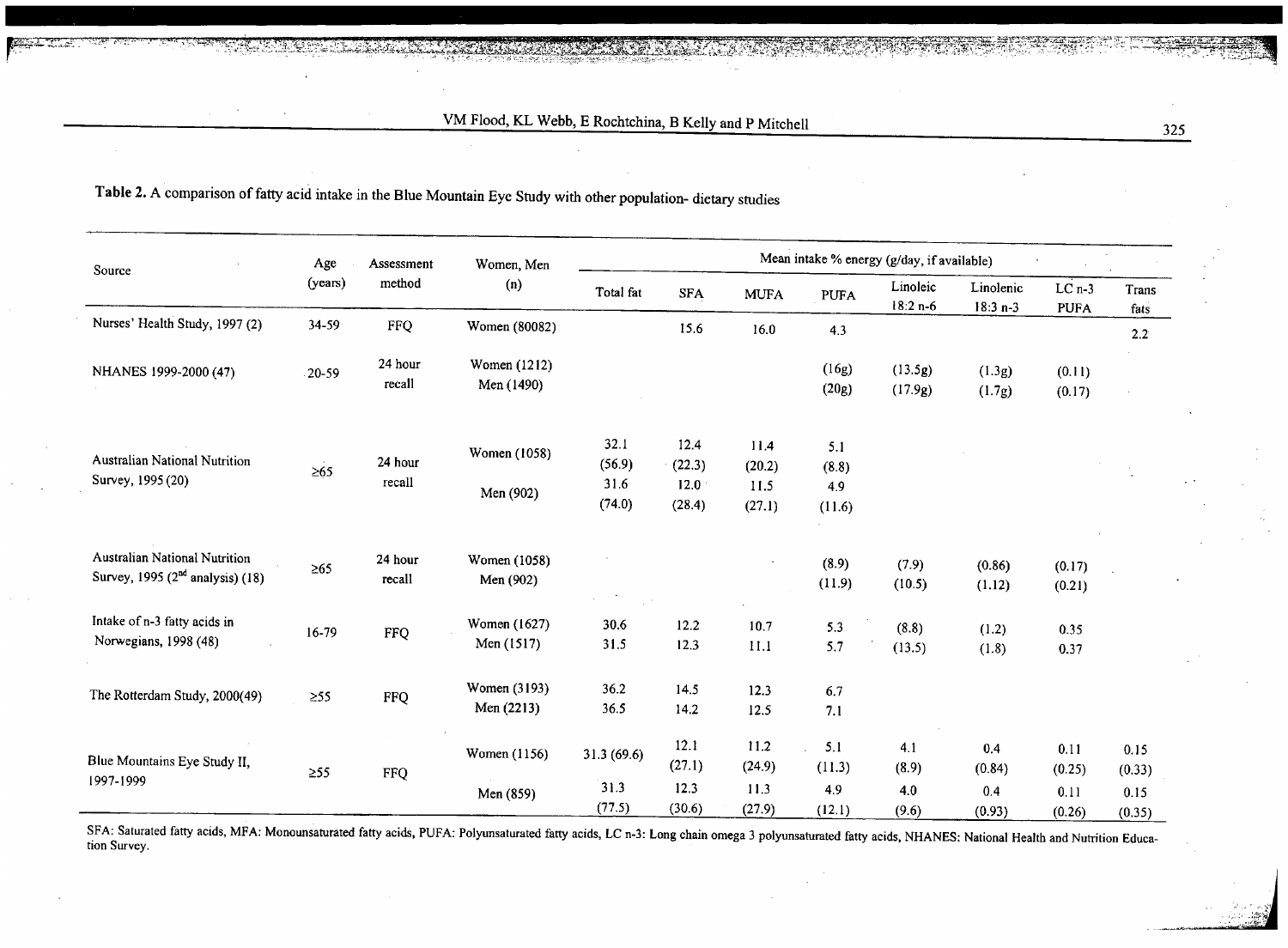**Table** 3. Main contributors to total fat, saturated fatty acid (SFA), monounsaturated fatty acids (MUFA), polyunsaturated fatty acids (PUFA), n-3 PUFA, n-6 PUFA and LC n-3 PUFA, among older people participating in the Blue Mountains Eye Study

| Major food group                   | Total fat | <b>SFA</b> | <b>MUFA</b> | <b>PUFA</b> | $n-6$<br><b>PUFA</b> | $n-3$<br><b>PUFA</b> | $LCn-3$<br><b>PUFA</b> |
|------------------------------------|-----------|------------|-------------|-------------|----------------------|----------------------|------------------------|
| Meat and meat products             | 23.3      | 24.6       | 28.3        | 11.5        | 10.7                 | 12.6                 | 14.6                   |
| Red Meat                           | 17.1      | 19.4       | 20.7        | 7.2         | 5.8                  | 8.2                  | 12.0                   |
| Moderately lean red meat           | 7.4       | 8.6        | 8.9         | 2.5         | 2.1                  | 3.4                  | 9.2                    |
| Medium fat red meat                | 3.2       | 3.4        | 3.9         | 1.9         | 0.5                  | 0.8                  | 1.8                    |
| High fat red meat                  | 6.5       | 7.5        | 7.9         | 2.8         | 3.2                  | 4.0                  | 1.1                    |
| Milk and milk products             | 18.75     | 30.0       | 15.1        | 3.5         | 3.3                  | 8.5                  | 0.0                    |
| Cheese                             | 6.6       | 10.5       | 5.4         | 1.3         | 0.9                  | 5.7                  | 0.0                    |
| Dairy dessert                      | 4.6       | 7.2        | 3.7         | 1.2         | 1.0                  | 2.3                  | $0.0\,$                |
| Fats and oils                      | 16.4      | 11.8       | 17.2        | 27.0        | 26.9                 | 27.3                 | 0.0                    |
| Margarine                          | 11.0      | 6.2        | 11.2        | 22.5        | 22.5                 | 18.7                 | 0.0                    |
| <b>Butter</b>                      | 3.8       | 4.9        | 3.7         | 2.0         | $1.8\,$              | 5.4                  | 0.0                    |
| Cereal based products and dishes†  | 8.16      | 10.0       | 7.8         | 6.2         | 4.4                  | 6.0                  | 2.3                    |
| Breads, cereals, & cereal products | 6.0       | 3.9        | 3.9         | 13.2        | 13.3                 | 8.1                  | 0.0                    |
| Vegetables                         | 8.30      | 5.4        | 8.9         | 9.4         | 10.6                 | 4.4                  | 0.0                    |
| <b>Nuts</b>                        | 5.3       | 1.9        | 6.3         | 11.5        | 13.9                 | 6.5                  | 0.0                    |
| Fish and seafood                   | 4.0       | 3.8        | 4.2         | 6.9         | 4.2                  | 21.3                 | 69.0                   |
| Eggs                               | 3.9       | 3.5        | 4.4         | 3.1         | 3.3                  | 2.8                  | 15.1                   |
| Confectionary                      | 2.7       | 4.1        | 2.5         | 0.7         | 0.8                  | 0.8                  | 0.0                    |
| Other foods‡                       | 2.9       | 1.0        | 1.6         | 7.0         | $\bf 8.8$            | 1.9                  | $0.0\,$                |

t Includes biscuits, cakes and pastries, tOther foods include non-alcoholic and alcoholic beverages, fruit, savoury sauces, yeast extracts, potato crisps. SFA: Saturated fatty acids, MFA: Monounsaturated fatty acids, PUFA: Polyunsaturated fatty acids, LC n-3: Long chain omega 3 polyunsaturated fatty acids, n-3: omega 3, n-6: omega 6.

#### **Table 4.** Recommended guidelines for fatty acid intake

| Recommendation<br>Source                              | Total fat | <b>SFA</b> | <b>PUFA</b> | n-6 PUFA              | Linoleic<br>$18:2 n-6$                       | Linolenic<br>$18:3n-3$                          | LC n-3 PUFA                                |
|-------------------------------------------------------|-----------|------------|-------------|-----------------------|----------------------------------------------|-------------------------------------------------|--------------------------------------------|
| NHF, 1999, Australia <sup>50</sup>                    |           | $<8%$ †    | 10%         | $8-10%$<br>$(16-20g)$ |                                              | $\geq$ 1%<br>(2g)                               | $0.08 - 0.22%$<br>$(160-430mg)$ $\ddagger$ |
| NHMRC, Australia, 2006 <sup>19</sup>                  | 20-35%    | $10\%$ t   |             |                       | $4 - 5%$<br>$(13g \text{ men})$<br>8g women) | $0.4 - 0.5%$<br>$(1.3)$ g men,<br>$0.8g$ women) | 190mg men,<br>90mg women                   |
| <b>British Nutrition Founda-</b><br>tion, $1992^{51}$ |           |            |             |                       | 6%<br>(12g)                                  | 1%<br>(2g)                                      | 0.5%<br>(1000mg)                           |
| US Dietary Guidelines <sup>52</sup>                   | 20-35%    | < 10%      |             |                       | 7%<br>$(12-15g)$                             | $1.1 - 1.35g$                                   | 135 <sub>mg</sub>                          |
| ISSFAL 2004 <sup>30</sup>                             |           |            |             |                       | 2%                                           | 0.7%                                            | $>500$ mg<br>(EPA+DHA)                     |

NHF: National Heart Foundation, NHMRC: National Health and Medical Research Council, ISSFAL: Intemational Society for the Study of Fatty acids and Lipids, EPA: eicosapentaenoic acid, DHA: docosahexaenoic acid. t includes *trans* fats, t fish sources recommended; fish recommended as 2 serves per week.

ratio of n-6: n-3 fatty acids, by a combination of reducing total dietary n-6 fatty acids and increasing dietary n-3 fatty acids.<sup>34</sup>

The total energy contribution of trans fatty acids was low in the BMES cohort, compared to the Nurses Health Study (0.15% of energy compared to 2.2% of energy respectively). $2$  Such differences in diet reflect, in part, differences in composition of foods in Australia and the United States. In the past ten years, Australia has reduced the proportion of trans fats in processed foods.<sup>32;35</sup> However, it is possible that we underestimated trans fat intake because the fatty acid database of Australian foods is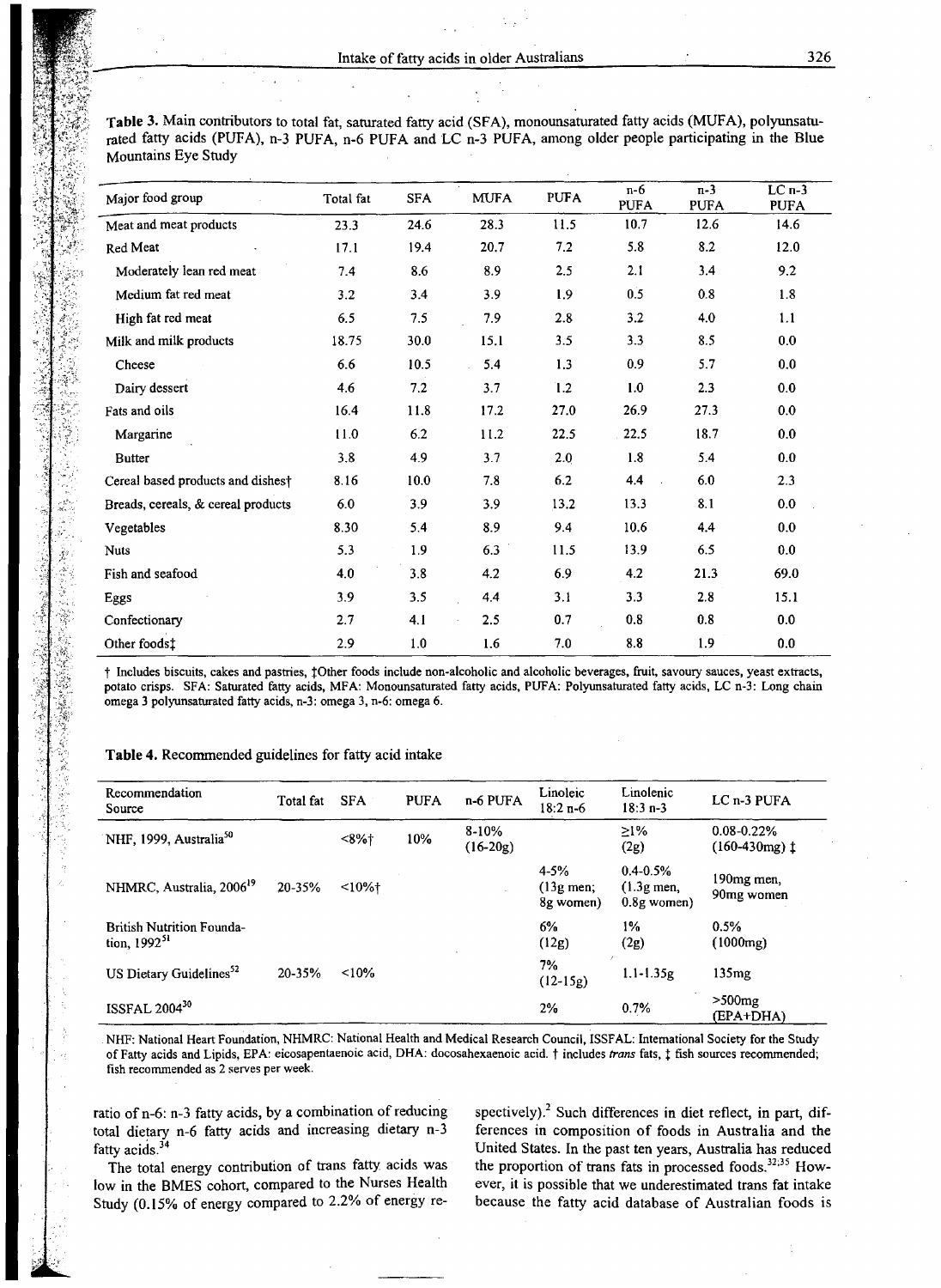limited to products chemically assayed for trans fatty acids, with many food products yet to be assessed.<sup>26</sup>

Examination of the foods contributing to total fat and subtypes of fat consumed by this population provides information about the sources of various fats in older populations. Better food choices can help reduce total fat and SFA intakes and at the same time increase the proportion of PDFA and MUFA in the diet. The main food sources for n-6 PUFA and n-3 PUFA were from similar products: fats and oils, meat and meat products, breads and cereals and nuts. The main food sources of long-chain n-3 PDFA were fish, meat and eggs. Due to the complexity of different fatty acids found in the same foods, nutrition education messages require more complex responses than simply suggesting the substitution of one food for another. Improvements in processing that result in foods with better fatty acid profiles are more likely to result in population changes.<sup>36</sup>

There is current interest in increasing the long chain n-3 fatty acid content of foods in Australia<sup>32</sup>, through regulation by Food Standards Australia and New Zealand (FSANZ). To this end, initial guidelines recommend that foods claiming to be a good source of omega-3 fatty acids should contain no less than 200mg alpha-linolenic acid or no less than 30 mg total EPA and DHA per serving. The guidelines also state that such foods should contain no more than 28 percent of saturated fatty acids and trans fatty acids in relation to the total fatty acid content of the food, and no more than five grams saturated and trans fatty acids per  $100g$  of foods.<sup>37</sup> Continued efforts by the food industry to minimize trans fatty acid content of foods and to fortify foods with long chain n-3 PUFA may lead to improvements in the fatty acid intake of individuals.

There are historical examples of populations that obtained higher n-3 intakes, in particular higher intakes of long chain n-3 fatty acids, and corresponding lower n-6 intakes, such as in the paleolithic, traditional Eskimo and Japanese diets.<sup>31;38;39</sup> These intakes were achieved mainly by substantially higher fish intakes and the use of very lean red meat (e.g. from game products). It has been reported, however, that if each person consumed at least two fish meals per week, as currently recommended, the world's fish stocks would diminish rapidly to the point where the extinction of many species may be threatened.<sup>40;41</sup> Alternative sources of long chain n-3 fatty acids are currently under investigation, such as the incorporation of microalgal organisms into land plants.<sup>42</sup> This is an expensive method, however, and at this time, its widespread application is not feasible. Alternatives are the fortification of some foods with LC n-3 PUFA. This has already occurred for example with fortified egg and bread products, using either fish meal to feed chickens and microencapsulating fish oils which can be added to foods without producing a 'fishy' taste.<sup>43</sup> This method, however, still essentially requires the use of limited fish resources. Another alternative is to increase the LC n-3 PUFA content of land plants, recently demonstrated in a seed plant by Robert et al.<sup>44</sup> Further, recent research has shown that lean red meat from predominantly pasture fed animals in Australia, provide higher LC n-3 PUFA concentrations than grain fed meat.<sup>45</sup>

In addition, recommendations to increase fish intake may lead to consumer concerns about mercury toxicity, and thus will require carefully constructed health messages. For the general population, 2-3 fish serves  $(150g)$ each serve) are considered safe.<sup>46</sup> However, women of childbearing age, pregnant women and young children (less than 6 years of age) are advised to limit their intake of fish containing high levels of methylmercury to one serve (ISOg for adults, 7Sg for children) per week or to consume up to 2-3 serves of other fish per week. Older and larger predatory fish, including shark/flake, swordfish, broadbill, marlin, catfish and orange roughy, tend to accumulate higher amounts of methylmercury.

 $\mathbb{Z}^n$  $\sim$  by  $\sim$  ...

i

In conclusion, this study has documented fatty acid intakes of older Australians for the period 1997-1999, and has compared these with Australian and International dietary recommendations. Due to the complexity of different fatty acid compositions found in foods, particularly the occurrence of n-3 and n-6 PDFA in many of the same foods, nutrition education messages require more complex responses than simply suggesting the substitution of one food for another. At the present time the most effective means of increasing n-3 PDFA intakes, while minimising n-6 PDFA intake, is by increasing fish intake and/or using n-3 PDFA fortified foods. Including pasture fed lean red meat in the diet will also enhance n-3 PDFA intake. Further development of technologies to improve n-3 PDFA content' of seeds and grains may increase the range of good sources of n-3 PDFA in the future. Findings from this study provide a basis for conducting further analyses of the relationship between particular fatty acids and the incidence of chronic diseases. Of particular interest for further investigation in the BMES cohort is the relationship between dietary farty acid intake and eye diseases, principally age-related macular degeneration and retinal vessel wall signs. Future analyses of links between fatty acids and eye health may assist in the development of public health recommendations concerning nutrients and foods shown to be protective for eye diseases.

#### Acknowledgements

Fiona Manzi and Krithy Pillay contributed to early analyses of the nutrient data and to the literature review. George Burlutsky provided valuable assistance with database management. Funding sources: National Health and Medical Research Council and Meat and Livestock Australia.

#### References

- l. Lichtenstein AH, Ausman LM, Jalbert SM, Schaefer EJ. Effects of different forms of dietary hydrogenated fats on serum lipoprotein cholesterol levels [published erratum appears in N Engl J Med 1999 Sep 9;341(11):856]. N Engl J Med 1999; 340(25): 1933-1940.
- 2. Hu FB, Stampfer MJ, Manson JE, Rimm E, Colditz GA, Rosner BA et al. Dietary fat intake and the risk of coronary heart disease in women. N Engl J Med 1997; 337(21): 1491-1499.
- 3. Ascherio A, Rimm EB; Giovannucci EL, Spiegelman D, Stampfer M, Willett WC. Dietary fat and risk of coronary heart disease in men: cohort follow up study in the United States. BMJ 1996; 313(7049):84-90.

いたいたい、「このこの中で、「このことは、「このことは、「このことは、「このことは、「このことは、「このことは、「このことは、「このことは、「このことは、「このことは、「このことは、「このことは、「このことは、「このことは、<br>「このことは、「このこのことは、「このことは、「このことは、「このことは、「このことは、「このことは、「このことは、「このことは、「このことは、「このことは、「このことは、「このことは、「このことは、「」」」」」」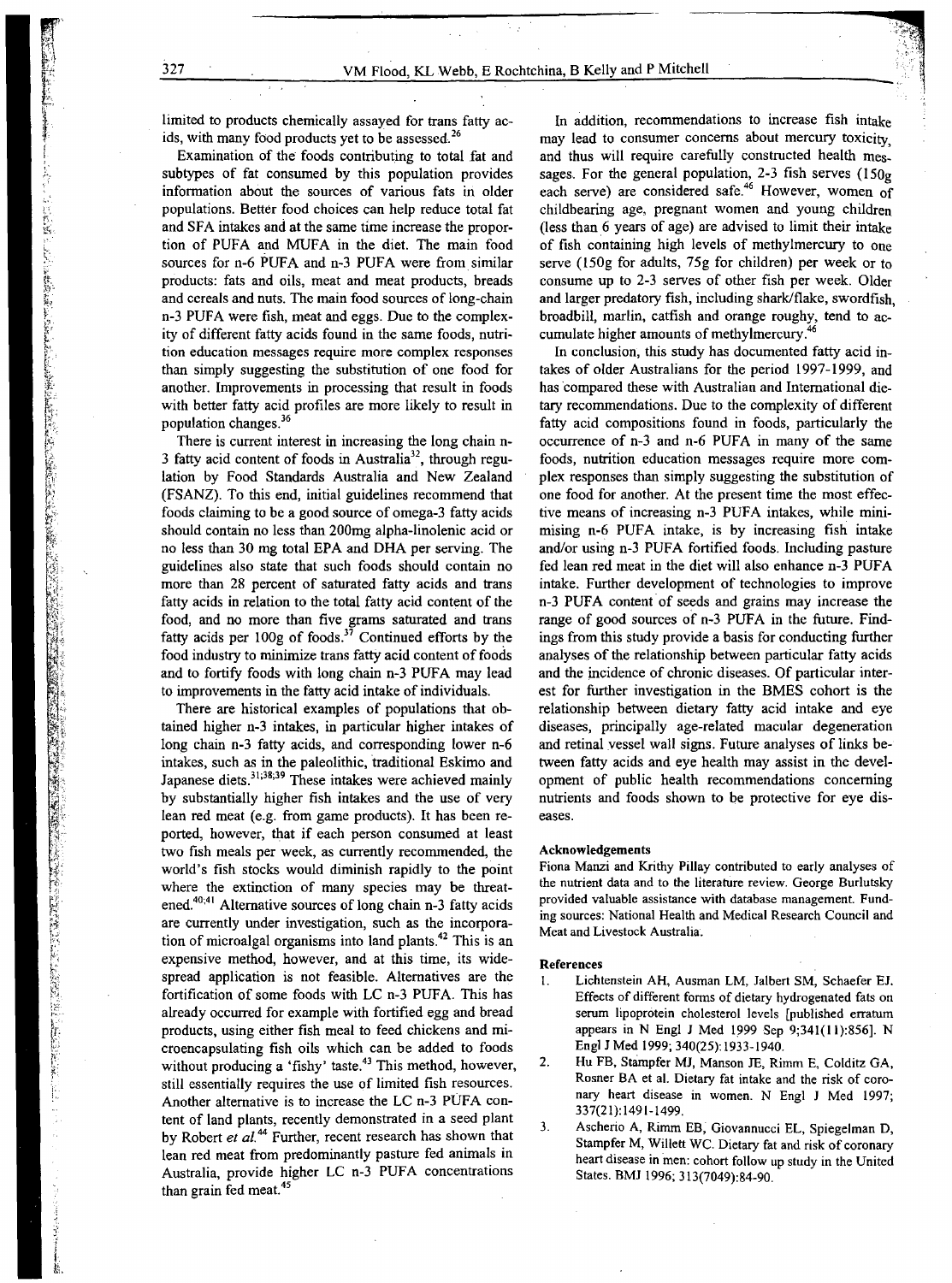- De Lorgeril M, Renaud S, Mamelle N, Salen P, Martin JL, Monjaud I et al. Mediterranean alpha-linolenic acid-rich diet in secondary prevention of coronary heart disease. Lancet 1994; 343(8911): 1454-1459.
- Connor WE. Importance of n-3 fatty acids in health and -5. disease. Am J ClinNutr 2000; 71(1 Suppl):17IS-175S.
- Nestel PJ. Fish oil and cardiovascular disease: lipids and 6. arterial function. Am J Clin Nutr 2000; 71(1 Suppl):228S-231S.
- Roche HM, Gibney MJ. Effect of long-chain n-3 polyun- $\overline{7}$ saturated fatty acids on fasting and postprandial triacylglycerol metabolism. Am J Clin Nutr 2000; 71(l Suppl):232S-237S.

 $\mathcal{A}^{\mathcal{A}}$ 

- Howe GR, Hirohata T, Hislop TG, Iscovich 1M, Yuan JM, 8 Katsouyanni K et al. Dietary factors and risk of breast cancer: combined analysis of 12 case-control studies. I Natl Cancer Inst 1990; 82(7):561-569.
- Hu FB, Stampfer MJ, Manson IE, Rimm EB, Wolk A,  $\mathbf Q$ Colditz GA et al. Dietary intake of alpha-linolenic acid and risk of fatal ischemic heart disease among women. Am J Clin Nutr 1999; 69(5):890-897.
- Wijendran V, Hayes KC Dietary n-6 and n-3 fatty acid  $10.$ balance and cardiovascular health. Annu Rev Nutr 2004; 24:597-615.
- $11.$ McLennan PL, Dallimore *IA.* Dietary canola oil modifies myocardial fatty acids and inhibits cardiac arrhythmias in rats. J Nutr 1995; 125(4): 1003-1009.
- Broughton KS, Iohnson CS, Pace BK, Liebman M, Klep- $12.$ pinger KM. Reduced asthma symptoms with n-3 fatty acid ingestion are related to 5-series leukotriene production. Am J Clin Nutr 1997; 65(4):1011-1017.
- James MJ, Cleland LG. Dietary polyunsaturated fats and 13. inflammation. Proceedings of the Nutrition Society of Australia 1996; 20:71-77.
- Lipid management guidelines--2001. National Heart 14. Foundation of Australia, The Cardiac Society of Australia and New Zealand. Med J Aust 2001; 175 Suppl:S57-S85.
- Smith W, Mitchell P, Leeder SR. Dietary fat and fish 15. intake and age-related maculopathy. Arch Ophthalmol 2000; 118(3):401-404.
- 16. Chua B, Flood V, Rochtchina E, Wang 11, Smith W, Mitchell P. Dietary fatty acids and the 5-year incidence of age related maculopathy. Arch Ophthalmol 2006; 124(7):981-986.
- Guzowski M, Rochtchina E, Wang II, Mitchell P. Refrac-17. tive changes following cataract surgery: the Blue MountainsEye Study. Clin Experiment Ophthalmol 2002; 30(3): 159-162.
- Meyer BJ, Mann NI, Lewis JL, Milligan GC, Sinclair AI, 18. Howe PR. Dietary intakes and food sources of omega-6 and omega~3 polyunsaturated fatty acids. Lipids 2003; 38(4):391-398.
- $19<sub>1</sub>$ National Health and Medical Research Council. Nutrient reference values for Australia and New Zealand including Recommended Dietary Intakes. Commonwealth Department of Health and Ageing A, Ministry of Health NZ, editors. 1-312. 2005. Canberra, Commonwealth of Australia and New Zealand Government.
- ABS. National Nutrition Survey: Nutrient intakes and 20. physical measurements, Australia 1995. [ABS Catalogue no. 4805.0]. 1995. Canberra, Commonwealth of Australia.
- Mann N, Ashton Y, O'Connell S, Sinclair A, Kelly F. 21. Food group categories used in dietary analysis can misrepresent the amount and type of fat present in foods. Nutrition & Dietetics 2006; 63(2):69-78..
- 22. Smith W, Mitchell P, reay em, Webb K, Harvey PW. Validity and reproducibility of a self-administered food frequency questionnaire in older people. Aust N Z J Public Health 1998; 22(4):456-463.
- 23. Webb KL, Schofield WN, Lazarus R, Smith W, Mitchell P, Leeder SR. Prevalence and socio-demographic predictors of dietary goal attainment in an older population. Aust N Z J Public Health 1999; 23(6):578-584.
- 24. Willett WC, Sampson L, Browne ML, Stampfer MI, Rosner B, Hennekens CH et al. The use of a selfadministered questionnaire to assess diet four years in the past. Am J Epidemiol 1988; 127(1):188-199.
- 25. Department of Community Services and Health. NUT-TAB95 nutrient data table for use in Australia. Canberra: Australian Government Publishing Service, 1995.
- 26. Mann NJ, Sinclair *AI,* Percival P, Lewis JL, Meyer *BI,* Howe PRC. Development of a database of fatty acids in Australian foods. Nutrition & Dietetics 2003; 60(1):42-45.
- 27. Flood VM, Smith WT, Webb KL, Mitchell P. Issues in assessing the validity of nutrient data obtained from a food-frequency questionnaire: folate and vitamin B12 examples. Public Health Nutr 2004; 7(6):751-756.
- 28. Sabbatini M, Tomassoni D, Di Tullio MA, Amenta F. Neuroprotective effect of treatment with calcium antagonists on hypertensive retina. Clin Exp Hypertens 2002; 24(7-8):727-740.
- 29. Pietinen P, Ascherio A, Korhonen P, Hartman AM, Willett WC, Albanes D et al. Intake of fatty acids and risk of coronary heart disease in a cohort of Finnish men. The Alpha-Tocopherol, Beta-Carotene Cancer Prevention Study. Am J Epidemiol 1997; 145(10):876-887.
- 30. ISSFAL. Recommendations for intake of polyunsaturated fatty acids in healthy adults. ISSFAL Board Statement No. 3. 2004. 29-8-2006.
- 31. Sugano M. Characteristics of fats in Iapanese diets and current recommendations. Lipids 1996; 31 Suppl:S283- S286.
- 32. Jones GP. Fats. In: Wahlqvist ML, editor. Food and Nutrition: Australasia, Asia and the Pacific. Sydney: Allen and Unwin Pty Ltd., 1997: 205-214.
- 33. Simopoulos AP. The importance of the ratio of omega-6/omega-3 essential fatty acids. Biomed Pharmacother 2002; 56(8):365-379.
- 34. Hibbeln JR, Nieminen LR, Blasbalg TL, Riggs JA, Lands WE. Healthy intakes of n-3 and n-6 fatty acids: estimations considering worldwide diversity. Am I Clin Nutr 2006; 83(6 Suppl):1483S-1493S.
- 35. Clifton PM, Keogh JB, Noakes M. Trans fatty acids in adipose tissue and the food supply are associated with myocardial infarction. J Nutr 2004; 134(4):874-879.
- 36. De Lorgeril M, Salen P. Suitability of the Mediterraneanstyle diet in the modem world. Asia Pac I Clin Nutr 2005; 14(Suppl):S78-S83.
- 37. Nutrition Information Requirements, Standard 1.2.8. Food Standards Australia, editor. 2000.
- 38. Cordain L, Eaton SB, Miller JB, Mann N, Hill K. The paradoxical nature of hunter-gatherer diets: meat-based, yet non-atherogenic. Eur I Clin Nutr 2002; 56 Suppl I:S42-S52.
- 39. Bang HO, Dyerberg J, Sinclair HM: The composition of the Eskimo food in north western Greenland. Am I Clin Nutr 1980; 33(12):2657-2661.
- 40. Haddon M. Sustainability of harvested marine resources in Australia. Asia Pac J Clin Nutr 2003; 12 Suppl:S48.